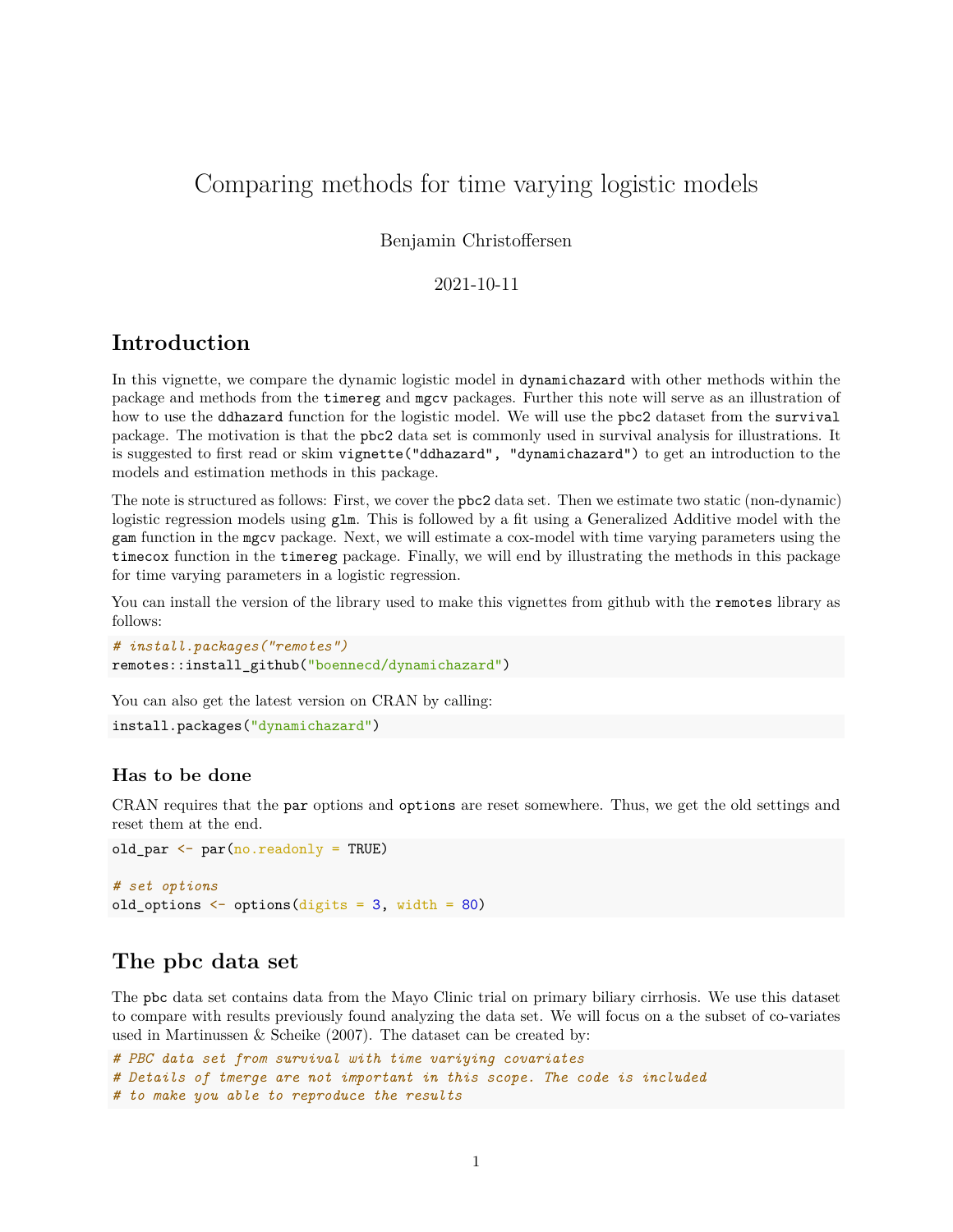```
# See: https://cran.r-project.org/web/packages/survival/vignettes/timedep.pdf
library(survival)
temp \leq subset(pbc, id \leq 312, select=c(id, sex, time, status, edema, age))
pbc2 \leftarrow tmerge(temp, temp, id=id, death = event(time, status))
pbc2 \leftarrow tmerge(pbc2, pbcseq, id=id, albumin = tdc(day, albumin),
               protime = tdc(day, protime), bili = tdc(day, bili))
pbc2 <- pbc2[, c("id", "tstart", "tstop", "death", "sex", "edema",
                  "age", "albumin", "protime", "bili")]
```
as described in the vignette *Using Time Dependent Covariates and Time Dependent Coefficients in the Cox Model* in the survival package. The resulting data frame is structured as follows:

head(pbc2)

|  |  |  |  |  | ## id tstart tstop death sex edema age albumin protime bili |  |
|--|--|--|--|--|-------------------------------------------------------------|--|
|  |  |  |  |  | ## 1 1 0 192 0 f 1 58.8 2.60 12.2 14.5                      |  |
|  |  |  |  |  | ## 2 1 192 400 2 f 1 58.8 2.94 11.2 21.3                    |  |
|  |  |  |  |  | ## 3 2 0 182 0 f 0 56.4 4.14 10.6 1.1                       |  |
|  |  |  |  |  | ## 4 2 182 365 0 f 0 56.4 3.60 11.0 0.8                     |  |
|  |  |  |  |  | ## 5 2 365 768 0 f 0 56.4 3.55 11.6 1.0                     |  |
|  |  |  |  |  | ## 6 2 768 1790  0 f  0 56.4  3.92  10.6  1.9               |  |

The data set is in the usual start and stop time format used in survival analysis. Each individual in the trial has one or more observations. The id column identifies the individual. The tstart column indicates when the row is valid from and the tstop column indicates when the row is valid to. The death column is the outcome which is 2 when the individual dies at tstop (1 indicates that the individual gets a transplant). The sex, edema and age are baseline variables while albumin, protime and bili are laboratory values updated at follow ups with the patient. As an example, we can look individual 282:

 $(ex < - pbc2[pbc2$id == 282, ])$ 

| ## |             |  |  |  |                         | id tstart tstop death sex edema age albumin protime bili |  |
|----|-------------|--|--|--|-------------------------|----------------------------------------------------------|--|
|    |             |  |  |  |                         | ## 1708 282 0 258 0 f 0 33.9 3.52 9.5 1.3                |  |
|    | ## 1709 282 |  |  |  |                         | 258 370 0 f 0 33.9 3.39 9.5 1.1                          |  |
|    | ## 1710 282 |  |  |  | 370 744 0 f 0 33.9 3.28 | $10.1 \quad 1.2$                                         |  |
|    | ## 1711 282 |  |  |  |                         | 744 1455 0 f 0 33.9 3.04 10.2 1.3                        |  |

She (sex is f) has had four laboratory values measured at time 0, 258, 370 and 744. Further, she does not die as the death column is zero in the final row.

# **Logistic model**

We can start of with a simple logistic model where we ignore tstart and tstop variable using glm:

```
glm_simple \leq glm(death == 2 \sim age + edema + log(albumin) + log(protime) +
                     log(bili), binomial, pbc2)
```
glm\_simple\$coefficients

|    | ## (Intercept) | age    |        | edema log(albumin) log(protime) |        | log(bili) |
|----|----------------|--------|--------|---------------------------------|--------|-----------|
| ## | -9.3834        | 0.0537 | 1.4354 | -4.4379                         | 2.9274 | 1.1925    |

Though, we want to account for the fact that say the second the row of individual 282 has a length of 112 days (370 minus 258) while the fourth row has a length 711 days. A way to incorporate this information is to bin the observations into periods of a given length. Example of such binning is found in Tutz & Schmid (2016) and Shumway (2001).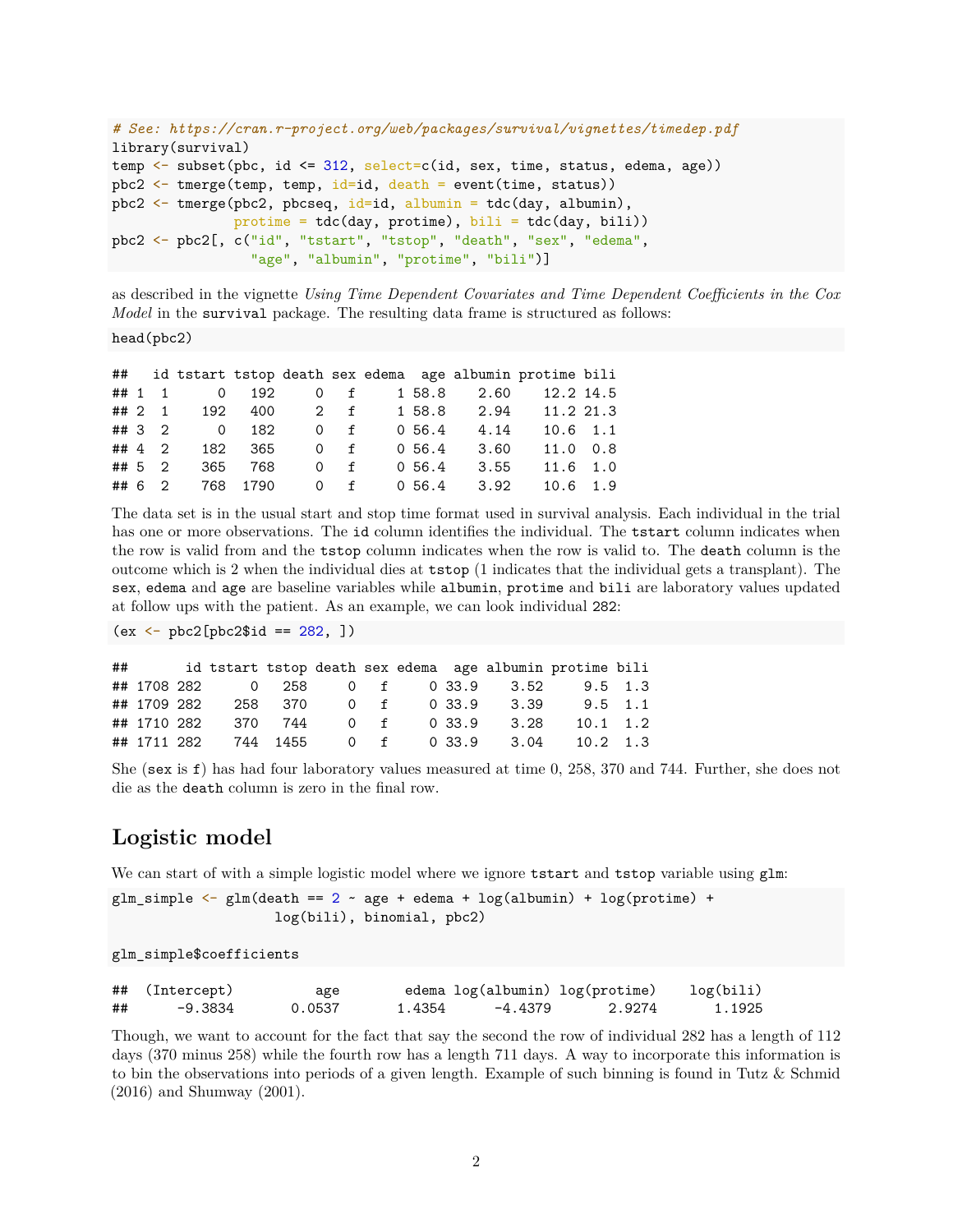Say that we set the bin interval lengths to 100 days. Then the first row for id = 282 will yield three observation: one from 0 to 100, one from 100 to 200 and one from 200 to 300 (since we know that she survives beyond time 300). That is, she survives from time 0 to time 100, survives from time 100 to time 200 etc. We can make such a data frame with the get\_survival\_case\_weights\_and\_data function in this package:

```
library(dynamichazard)
pbc2_big_frame <- get_survival_case_weights_and_data(
  Surv(tstart, tstop, death == 2) \sim age + edema + log(albumin) + log(protime) +
   log(bili), data = pbc2, id = pbc2$id, by = 100, max_T = 3600,
  use_weights = FALSE)
pbc2_big_frame <- pbc2_big_frame$X
```
The code above uses the Surv function on the left hand side of the formula. The Surv function needs a start time, a stop time and an outcome. The right hand side is as before. The by argument specifies the interval length (here 100 days) and the max\_T specify the last time we want to include. We will comment on use\_weights argument shortly. As an example, we can look at individual 282 in the new data frame:

```
pbc2_big_frame[pbc2_big_frame$id == 282, ]
```
## 3621 1

| ## |             |         |              |      |             |             |        |      | id tstart tstop death sex edema age albumin protime bili | <b>Example 1</b> | $\mathbf t$ |
|----|-------------|---------|--------------|------|-------------|-------------|--------|------|----------------------------------------------------------|------------------|-------------|
|    | ## 282      | 282     | $\mathbf 0$  | 258  | 0           | f           | 0.33.9 | 3.52 | 9.5                                                      | 1.3 FALSE        | 100         |
|    | ## 590      | 282     | 0            | 258  | 0           | $\mathtt f$ | 0.33.9 | 3.52 | 9.5                                                      | 1.3 FALSE        | 200         |
|    | ## 703      | 282     | 0            | 258  | 0           | f           | 0.33.9 | 3.52 | 9.5                                                      | 1.3 FALSE        | 300         |
|    | ## 1207 282 |         | 258          | 370  | 0           | $\mathtt f$ | 0.33.9 | 3.39 | 9.5                                                      | 1.1 FALSE        | 400         |
|    | ## 1410 282 |         | 370          | 744  | 0           | $\mathtt f$ | 0.33.9 | 3.28 | 10.1                                                     | 1.2 FALSE        | 500         |
|    | ## 1666 282 |         | 370          | 744  | 0           | $\mathtt f$ | 0.33.9 | 3.28 | 10.1                                                     | 1.2 FALSE        | 600         |
|    | ## 1938 282 |         | 370          | 744  | 0           | $\mathtt f$ | 0.33.9 | 3.28 | 10.1                                                     | 1.2 FALSE        | 700         |
|    | ## 2199 282 |         | 370          | 744  | 0           | $\mathtt f$ | 0.33.9 | 3.28 | 10.1                                                     | 1.2 FALSE        | 800         |
|    | ## 2550 282 |         | 744          | 1455 | 0           | $\mathtt f$ | 0.33.9 | 3.04 | 10.2                                                     | 1.3 FALSE        | 900         |
|    | ## 2782 282 |         | 744          | 1455 | 0           | $\mathtt f$ | 0.33.9 | 3.04 | 10.2                                                     | 1.3 FALSE 1000   |             |
|    | ## 3016 282 |         | 744          | 1455 | 0           | $\mathtt f$ | 0.33.9 | 3.04 | 10.2                                                     | 1.3 FALSE 1100   |             |
|    | ## 3195 282 |         | 744          | 1455 | 0           | $\mathtt f$ | 0.33.9 | 3.04 | 10.2                                                     | 1.3 FALSE 1200   |             |
|    | ## 3405 282 |         | 744          | 1455 | $\mathbf 0$ | $\mathtt f$ | 0.33.9 | 3.04 | 10.2                                                     | 1.3 FALSE 1300   |             |
|    | ## 3621 282 |         | 744          | 1455 | $\mathbf 0$ | $\mathtt f$ | 0.33.9 | 3.04 | 10.2                                                     | 1.3 FALSE 1400   |             |
| ## |             | weights |              |      |             |             |        |      |                                                          |                  |             |
|    | ## 282      |         | 1            |      |             |             |        |      |                                                          |                  |             |
|    | ## 590      |         | 1            |      |             |             |        |      |                                                          |                  |             |
|    | ## 703      |         | 1            |      |             |             |        |      |                                                          |                  |             |
|    | ## 1207     |         | 1            |      |             |             |        |      |                                                          |                  |             |
|    | ## 1410     |         | 1            |      |             |             |        |      |                                                          |                  |             |
|    | ## 1666     |         | 1            |      |             |             |        |      |                                                          |                  |             |
|    | ## 1938     |         | 1            |      |             |             |        |      |                                                          |                  |             |
|    | ## 2199     |         | 1            |      |             |             |        |      |                                                          |                  |             |
|    | ## 2550     |         | $\mathbf{1}$ |      |             |             |        |      |                                                          |                  |             |
|    | ## 2782     |         | 1            |      |             |             |        |      |                                                          |                  |             |
|    | ## 3016     |         | 1            |      |             |             |        |      |                                                          |                  |             |
|    | ## 3195     |         | 1            |      |             |             |        |      |                                                          |                  |             |
|    | ## 3405     |         | 1            |      |             |             |        |      |                                                          |                  |             |

Notice that three new columns have been added: Y which is the outcome, t which is the stop time in the bin and weights which is the weight to be used in a regression. We see that the first row in the initial data frame for individual 282 has three rows now since the row is in three bins (the bins at times (0*,* 100]*,*(100*,* 200] and (200*,* 300]). We could just use weights instead. This is what we get if we set use\_weights = TRUE: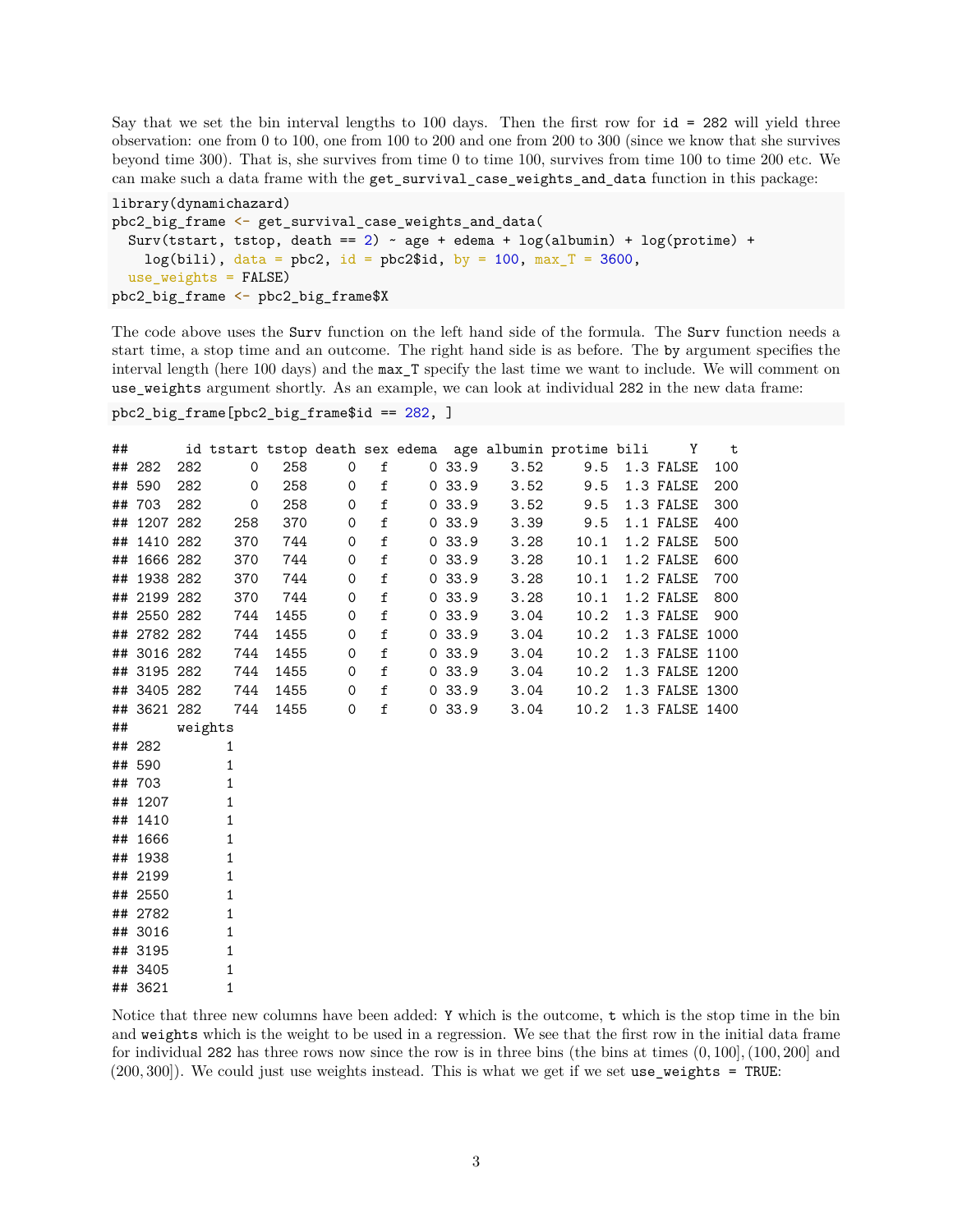```
pbc2_small_frame <- get_survival_case_weights_and_data(
  Surv(tstart, tstop, death == 2) \sim age + edema + log(albumin) + log(protime) +
   log(bili), data = pbc2, id = pbc2$id, by = 100, max_T = 3600,
  use weights = TRUE)
pbc2_small_frame <- pbc2_small_frame$X
```
The new data rows for individual 282 looks as follows:

```
pbc2_small_frame[pbc2_small_frame$id == 282, ]
```

|  |  |  |  |  | ## Y id tstart tstop death sex edema age albumin protime bili weights |     |
|--|--|--|--|--|-----------------------------------------------------------------------|-----|
|  |  |  |  |  | ## 1557 0 282 0 258 0 f 0 33.9 3.52 9.5 1.3                           | - 3 |
|  |  |  |  |  |                                                                       | 1   |
|  |  |  |  |  |                                                                       | 4   |
|  |  |  |  |  | ## 1560 0 282 744 1455 0 f 0 33.9 3.04 10.2 1.3                       | 6   |

Further, individuals who do die are treated a bit differently. For instance, take individual 268:

pbc2[pbc2\$id == 268, ] *# the orginal data*

## id tstart tstop death sex edema age albumin protime bili ## 1652 268 0 164 0 f 0.5 55.4 2.75 11 6.4 ## 1653 268 164 1191 2 f 0.5 55.4 2.78 11 6.8

pbc2\_small\_frame[pbc2\_small\_frame\$id == 268, ] *# new data*

|               |  |  |  |  |                            |        | ## Y id tstart tstop death sex edema age albumin protime bili weights                           |
|---------------|--|--|--|--|----------------------------|--------|-------------------------------------------------------------------------------------------------|
|               |  |  |  |  |                            |        | ## 1506 0 268        0     164       0     f     0.5 55.4      2.75         11   6.4          2 |
| ## 1507 0 268 |  |  |  |  | 164 1191 2 f 0.5 55.4 2.78 | 11 6.8 | - 9                                                                                             |
| ## 1707 1 268 |  |  |  |  | 164 1191 2 f 0.5 55.4 2.78 | 11 6.8 | 1                                                                                               |

Notice, that we have to add an additional row with weight 1 where  $Y = 1$  as it would be wrong to give a weight of 10 to a the row with  $Y = 1$ . She survives for 11 bins and dies in the 12th bin. Finally, we can fit the model with the glm function using either of the two data frames as follows:

```
glm_fit_big \leftarrow glm(Y \sim age + edema + log(albumin) + log(proteine) +log(bili), binomial, pbc2_big_frame)
glm_fit_small <- glm(Y \sim age + edema + log(albumin) + log(protime) +
                       log(bili), binomial, pbc2_small_frame,
                      weights = pbc2_small_frame$weights) # <-- we use weights
```
We can confirm that the two models give the same estimate:

all.equal(glm\_fit\_big\$coefficients, glm\_fit\_small\$coefficients)

## [1] TRUE

Further, the binning affects the estimates as shown below. In particular, it affects the estimates for edema and log(albumin). The standard errors from the simple fit are also printed. However, these standard errors do not account for the dependence as we use multiple observations from the each individual.

```
knitr::kable(
  rbind("glm with bins" = glm_fit_big$coefficients,
        "glm without bins" = glm_simple$coefficients,
        "Sds with bins" =
          summary(glm_fit_big)[["coefficients"]][, "Std. Error"],
        "Sds without bins" =
          summary(glm_simple)[["coefficients"]][, "Std. Error"]),
 row.names = TRUE)
```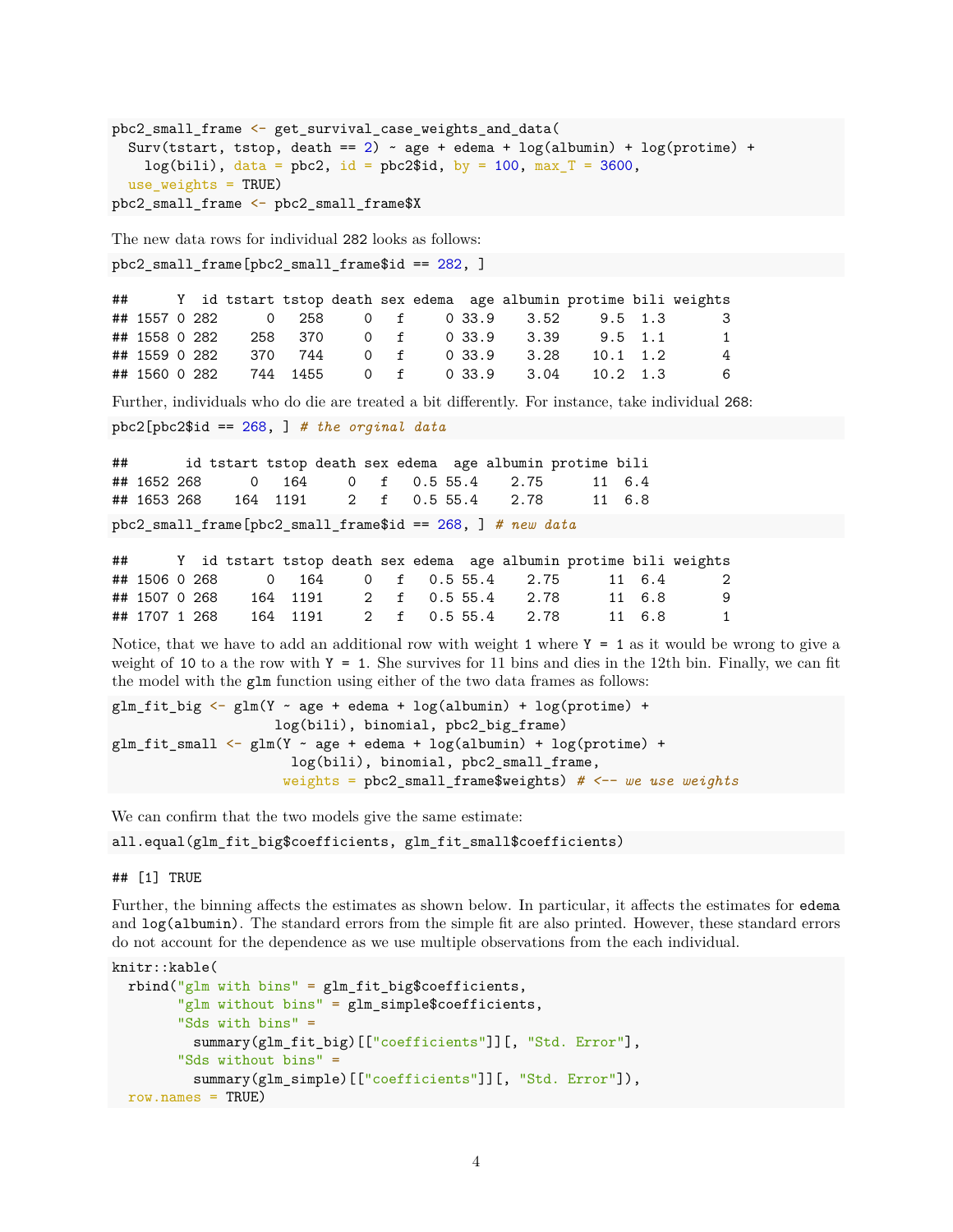|                  | (Intercept) | age   |       | $edema$ $log(albumin)$ $log(protime)$ |       | log(bili) |
|------------------|-------------|-------|-------|---------------------------------------|-------|-----------|
| glm with bins    | $-10.38$    | 0.045 | 1.019 | $-3.781$                              | 2.937 | 1.057     |
| glm without bins | $-9.38$     | 0.054 | 1.435 | $-4.438$                              | 2.927 | 1.193     |
| Sds with bins    | 2.18        | 0.010 | 0.284 | 0.554                                 | 0.777 | 0.110     |
| Sds without bins | 2.25        | 0.012 | 0.370 | 0.624                                 | 0.815 | 0.129     |

To end this section, you can skip making data frame with get\_survival\_case\_weights\_and\_data by calling the static\_glm function from dynamichazard package. The call below yields the same results as shown:

```
static_glm_fit <- static_glm(
  Surv(tstart, tstop, death == 2) ~ age + edema + log(albumin) + log(proteine) +
    log(bili), data = pbc2, id = pbc2$id, by = 100, max T = 3600)
```

```
all.equal(static_glm_fit$coefficients, glm_fit_big$coefficients)
```
## [1] TRUE

For details, see the help file by typing ?static\_glm.

# **Generalized Additive Models using mgvc**

The first method we will compare with is Generalized Additive Models (GAM) by using the gam function in the mgcv package. The model we fit is of the form:

$$
logit(\pi_i) = \gamma_{time} f_{time}(t_i) + \gamma_{age} f_{time}(t_i) a_i + \gamma_{ede} f_{ede}(t_i) e_i + \gamma_{alb} f_{alb}(t_i) \log a l_{it}
$$

$$
+ \gamma_{pro} f_{alb}(t_i) \log p_{it} + \gamma_{bii} f_{bili}(t_i) \log b_{it}
$$

where  $\pi_{it}$  is the probability that the *i*'th individual dies of cancer, *t* is the stop time of the bin and  $a_i$ ,  $e_i$ ,  $a_{it}$ ,  $p_{it}$  and  $b_{it}$  are respectively the *i*'th individual's age, edema, albumin, protime and bilirunbin. The extra subscript *t* is added to refer to the level of the covariate in the bin at time *t*. It is important to notice that we will use the same bins as shown previously. In particular, we will use the pbc2\_big\_frame data frame from before. **f** are a smooth function. We will use cubic regression splines with knots spread evenly through the covariate values. We fit the model with the following call:

```
library(mgcv, quietly = TRUE)
spline_fit \leftarrow gam(
  formula = Y \sim# cr is cubic spline with k knots
   s(t, bs = "cr", k = 3, by = age) +s(t, bs = "cr", k = 3, by = edema) +s(t, bs = "cr", k = 5, by = log(albumin)) +s(t, bs = "cr", k = 5, by = log(protine)) +s(t, bs = "cr", k = 5, by = log(bili)),family = binomial, data = pbc2_big-frame)
```
The above estimates the GAM model where the likelihood is penalized by a L2 norm for each of the spline functions. The tuning parameters are chosen by generalized cross validation. Below are plots of the estimates:

 $plot(spline_fit, scale = 0, page = 1, rug = FALSE)$ 

Further, we compare the result with static model. Recall that our static model had the following estimates: glm\_fit\_big\$coefficients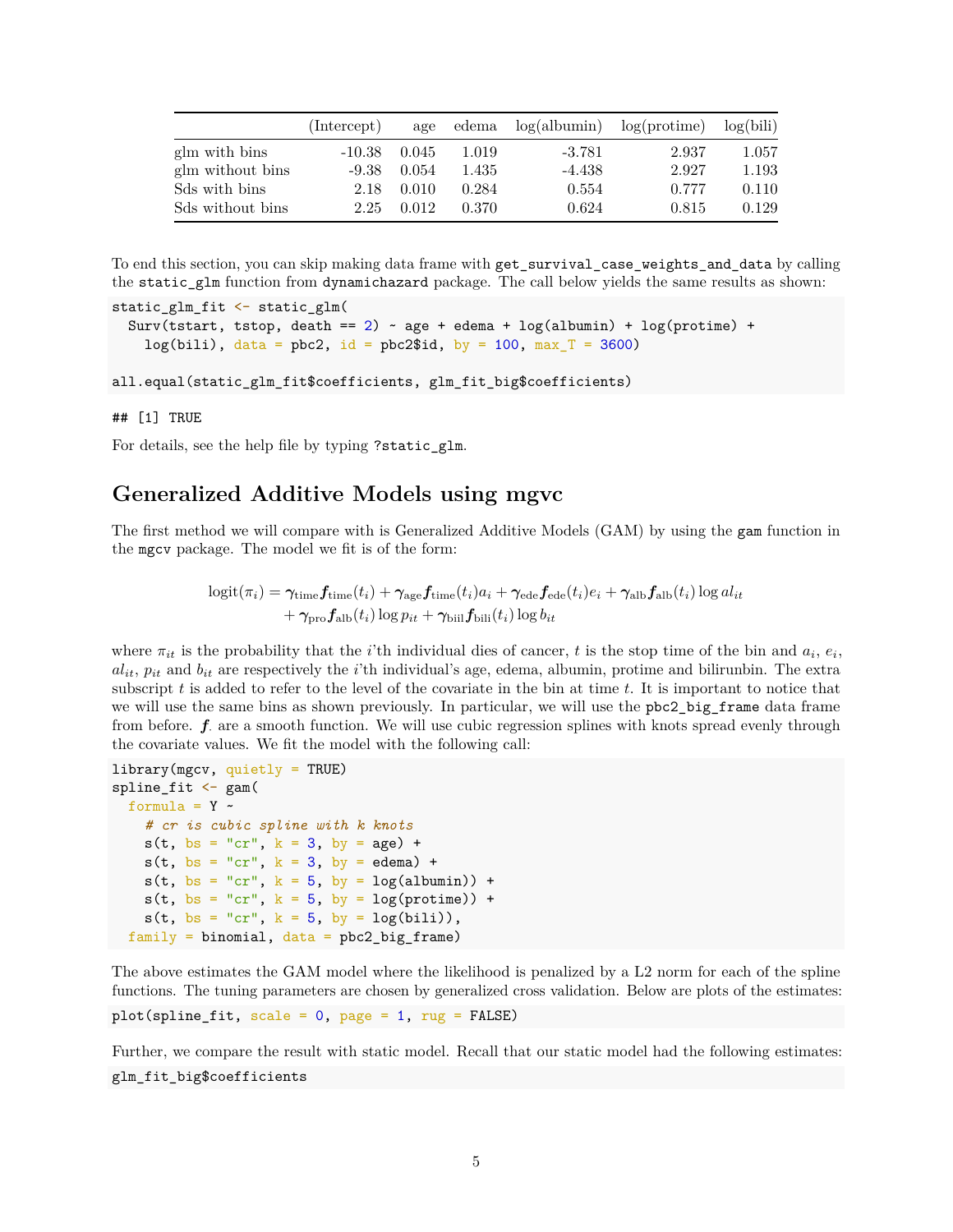

Figure 1: Plots of estimated effects in the GAM model. The effective degree of freedom is noted in the parentheses on the y-axis and is computed given the number knots and final tuning parameter for spline function. For instance,  $s(t, 2.43)$ : age means that the effective degrees of freedom for age is 2.43.

|    | ## (Intercept) | age   |       |        | edema log(albumin) log(protime) | log(bili) |
|----|----------------|-------|-------|--------|---------------------------------|-----------|
| ## | $-10.384$      | 0.045 | 1.019 | -3.781 | 2.937                           | 1.057     |

These do seem to correspond with the plots. Further, the intercept in the spline model is:

```
spline_fit$coefficients["(Intercept)"]
```
## (Intercept) ## -10.4

which again seems to match. The plot suggest that there may be time varying effects for bili particularly

### **Time varying cox model from timereg**

Another method we can try is a time varying effects Cox model. We will use the Cox model from the package timereg based on Martinussen & Scheike (2007). The model differs from a regular Cox model (e.g. by using the coxph function from the survival package) by replacing the coefficient  $\beta$  by  $\beta(t)$  such that the instantaneous hazard is:

$$
\lambda(t) = \lambda_0(t) \exp(\boldsymbol{x}\boldsymbol{\beta}(t))
$$

where each element of  $\beta(t)$  is estimated recursively with an update equation. The update equation is simplified through a first order Taylor expansion of the score function and by adding a smoothness by using weighting depending on time changes with a uniform continuous kernel. For details see Martinussen & Scheike (2007) in chapter 6. The estimation method differs from other alternatives in R that use splines for the time varying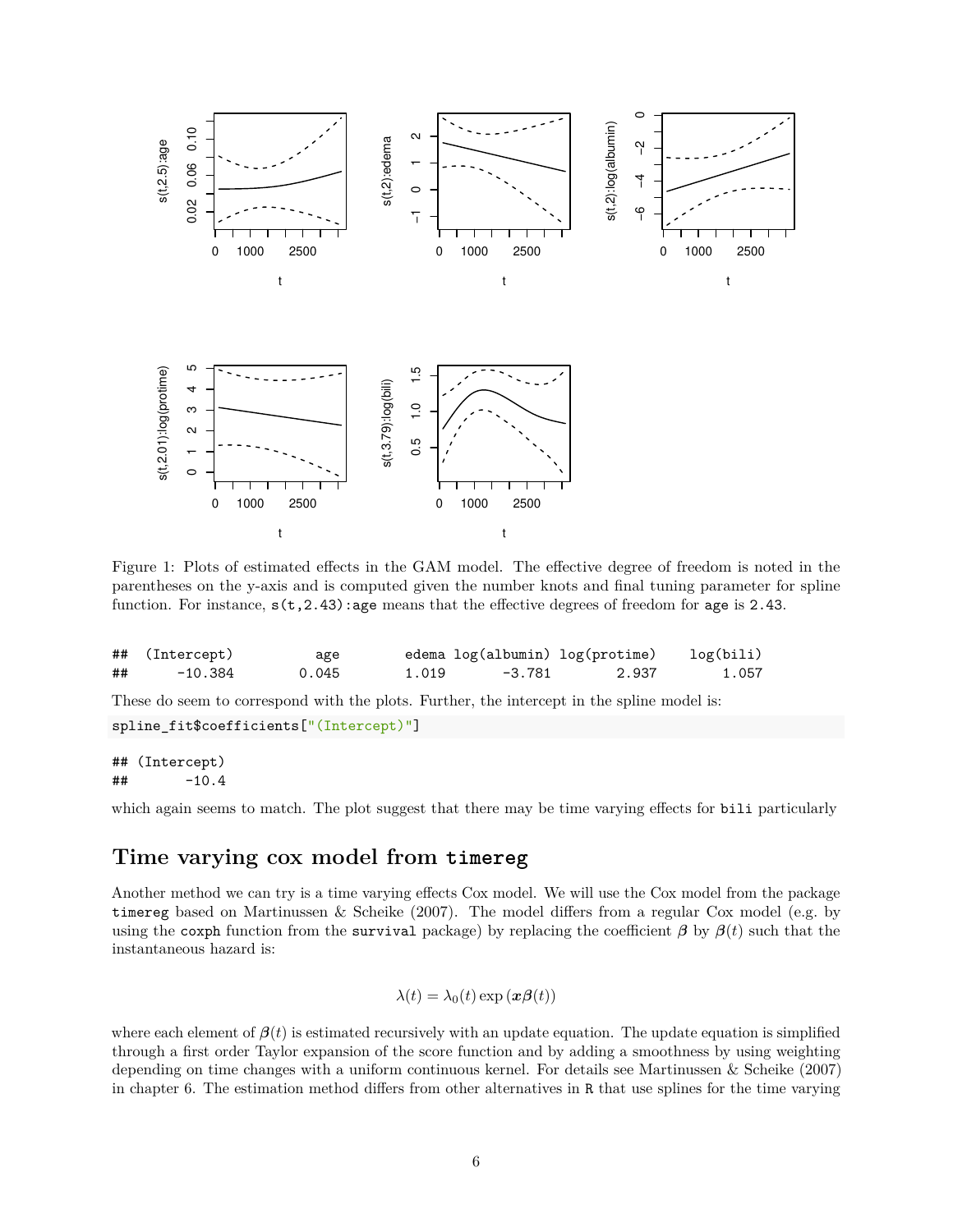effects. The baseline is  $\lambda_0(t) = \exp(\alpha_0(t))$  where  $\alpha_0(t)$  is estimated in a similar to way to  $\beta(t)$ . Below we estimate a model similar to the previously fitted models.

We set the last observation time ( $\text{max.time}$ ) lower than in the previous model as there are issues with convergence if we do not. For the same reason we specify the effect of log(protime) to be constant (non-time varying). The cumulated coefficients  $B(t) = \int_0^t \beta(t) dt$  are plotted to inspect the fitted model. Thus, a constant effect should be roughly linear.

```
library(timereg)
\text{cox\_fit} < timecox(Surv(tstart / 365, tstop / 365, death == 2) ~ age + edema +
                         log(albumin) + const(log(protime)) + log(bili), pbc2,
                  start.time=0,
                  max.time = 3000 / 365, # <-- decreased
                  id = pbc2$id, bandwidth = 0.35)
par(mfcol = c(3, 2))plot(cox_fit)
```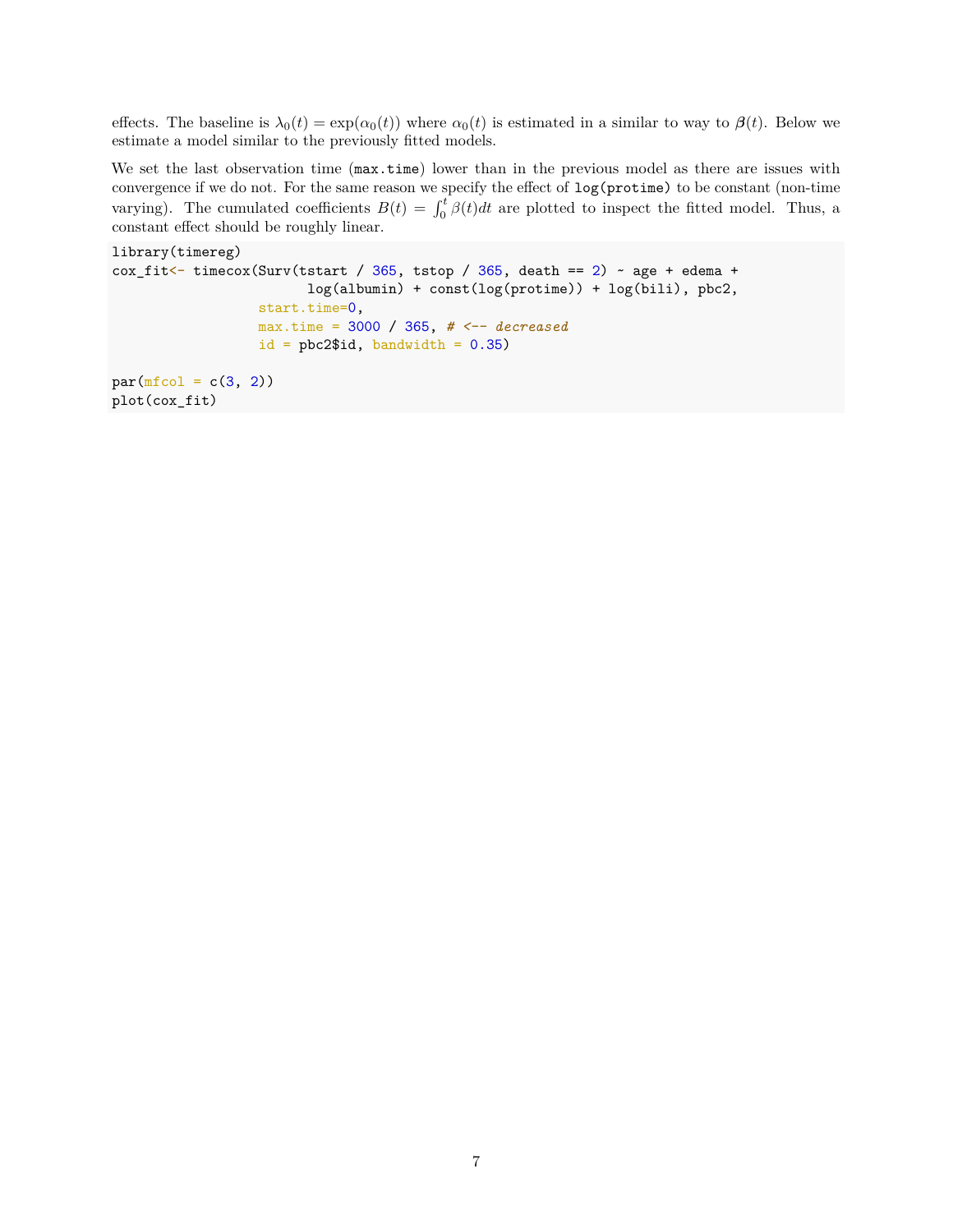







**edema**



The timecox packages provides two test for whether the coefficient is time varying or not:

summary(cox\_fit)

```
## Multiplicative Hazard Model
##
## Test for nonparametric terms
##
## Test for non-significant effects
## Supremum-test of significance p-value H_0: B(t)=0
## (Intercept) 5.19 0.000
## age 3.33 0.012
## edema 4.46 0.000
## log(albumin) 6.18 0.000
```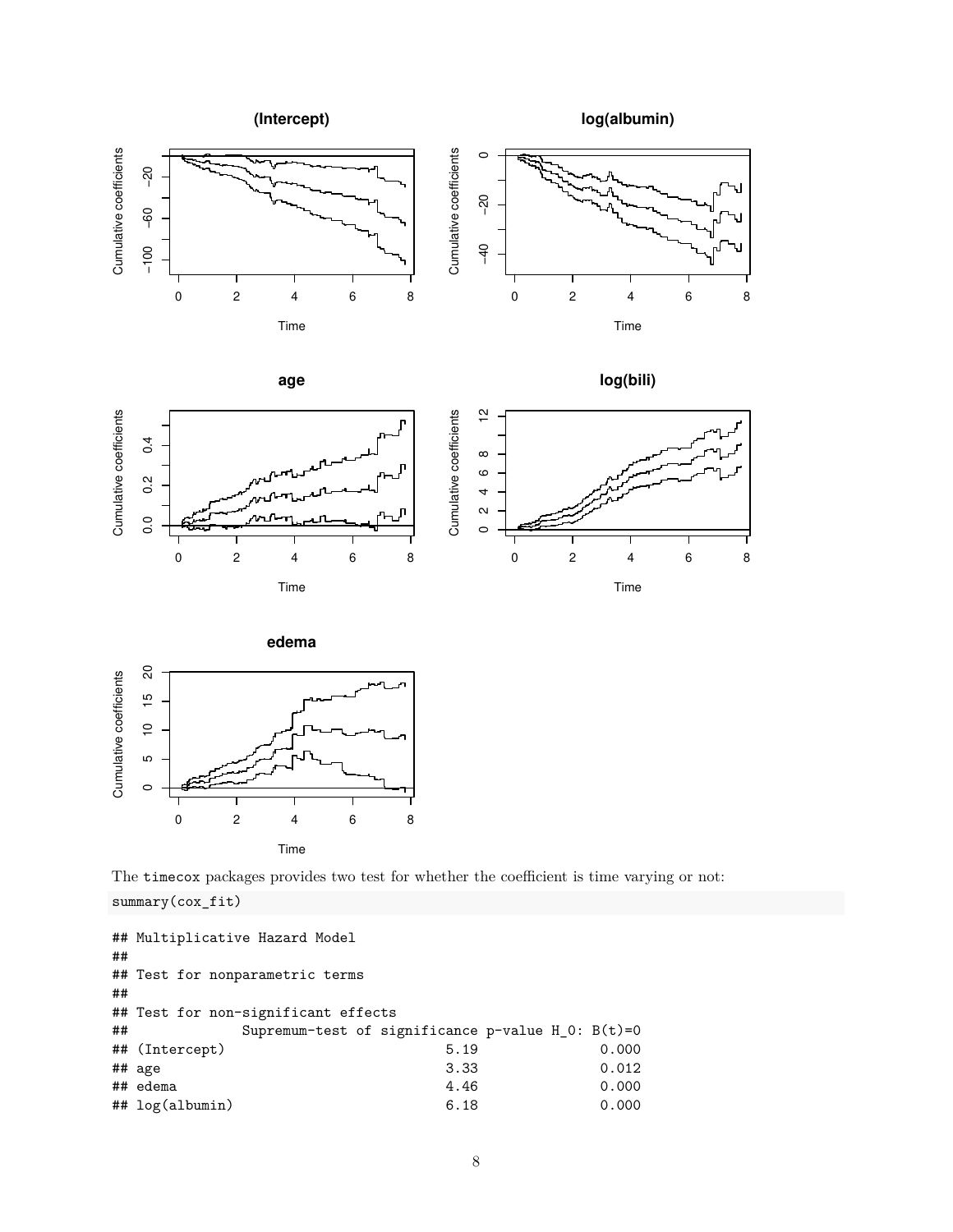```
## log(bili) 7.64 0.000
##
## Test for time invariant effects
## Kolmogorov-Smirnov test p-value H_0:constant effect
## (Intercept) 15.9000 0.200
## age 0.0785 0.801
## edema 6.1500 0.035
## log(albumin) 13.1000 0.200
## log(bili) 1.0700 0.701
## Cramer von Mises test p-value H_0:constant effect
## (Intercept) 3.61e+02 0.308
## age 5.44e-03 0.914
## edema 5.80e+01 0.046
## log(albumin) 3.72e+02 0.198
## log(bili) 2.28e+00 0.601
##
## Parametric terms :
## Coef. SE Robust SE z P-val lower2.5% upper97.5%
## const(log(protime)) 2.43 0.815 0.997 2.43 0.0149 0.833 4.03
##
## Call:
## timecox(formula = Surv(tstart/365, tstop/365, death == 2) \sim age +
## edema + log(albumin) + const(log(protime)) + log(bili), data = pbc2,
## start.time = 0, max.time = 3000/365, id = pbc2$id, bandwidth = 0.35)
```
The above test suggest that only edema might be "border line" time-varying.

# **Dynamic hazard model**

In this section, we will cover the dynamic hazard model with the logistic link function that is implemented in this package. The model is estimated with an EM-algorithm which are from Fahrmeir (1994) and Fahrmeir (1992) when an Extended Kalman Filter is used in the E-step are. Firstly, we will briefly cover the model. See vignette("ddhazard", "dynamichazard") for a more detailed explanation of the models. Secondly, we will turn to different ways of designing the model and fitting the model. The idea is that we discretize the outcomes into 1*,* 2*, . . . , d* bins. In each bin, we observe whether the individual dies or survives. The state space model we are applying is of the form:

$$
\mathbf{y}_t = \mathbf{z}_t(\alpha_t) + \boldsymbol{\epsilon}_t \qquad \boldsymbol{\epsilon}_t \sim (\mathbf{0}, \text{Var}(\mathbf{y}_t|\alpha_t)) \quad , \qquad t = 1, \ldots, d
$$
  

$$
\alpha_{t+1} = \mathbf{F}\alpha_t + \mathbf{R}\eta_t \quad \eta_t \sim N(\mathbf{0}, \psi_t \mathbf{Q}) \qquad t = 1, \ldots, d
$$

where  $y_{it} \in \{0,1\}$  is an indicator for whether the *i*'th individual dies in interval  $t$ .  $\cdots \sim (a,b)$  denotes a random variable with mean (or mean vector) *a* and variance (or co-variance matrix) *b*. It needs not to be normally distributed.  $z_{it}(\alpha_t) = h(\alpha_t x_{it})$  is the non-linear map from state space variables to mean outcomes where *h* is the inverse link function. We use the logit model in this note. Thus,  $h(x) = \logit^{-1}(x)$ . The current implementation supports first and second order random walk for the state equation. Further, we define the conditional covariance matrix in the observational equation as  $\mathbf{H}_t(\alpha_t) = \text{Var}(\mathbf{y}_t | \alpha_t)$ .  $\psi_t$  is the length of the bin and is assumed equal for all values of *t*.

The unknown parameters are the starting value  $\alpha_0$  and co-variance matrix **Q**. These are estimated with an EM-algorithm. The E-step is calculated using a Extended Kalman filter (EKF), Unscented Kalman filter (UKF) or sequential approximation of the modes. All are followed by a smoothing step. The result is smoothed predictions of  $\alpha_1, \ldots, \alpha_d$ , smoothed co-variance matrix and smoothed correlation matrices that we need for the M-step to update  $\alpha_0$  and **Q**.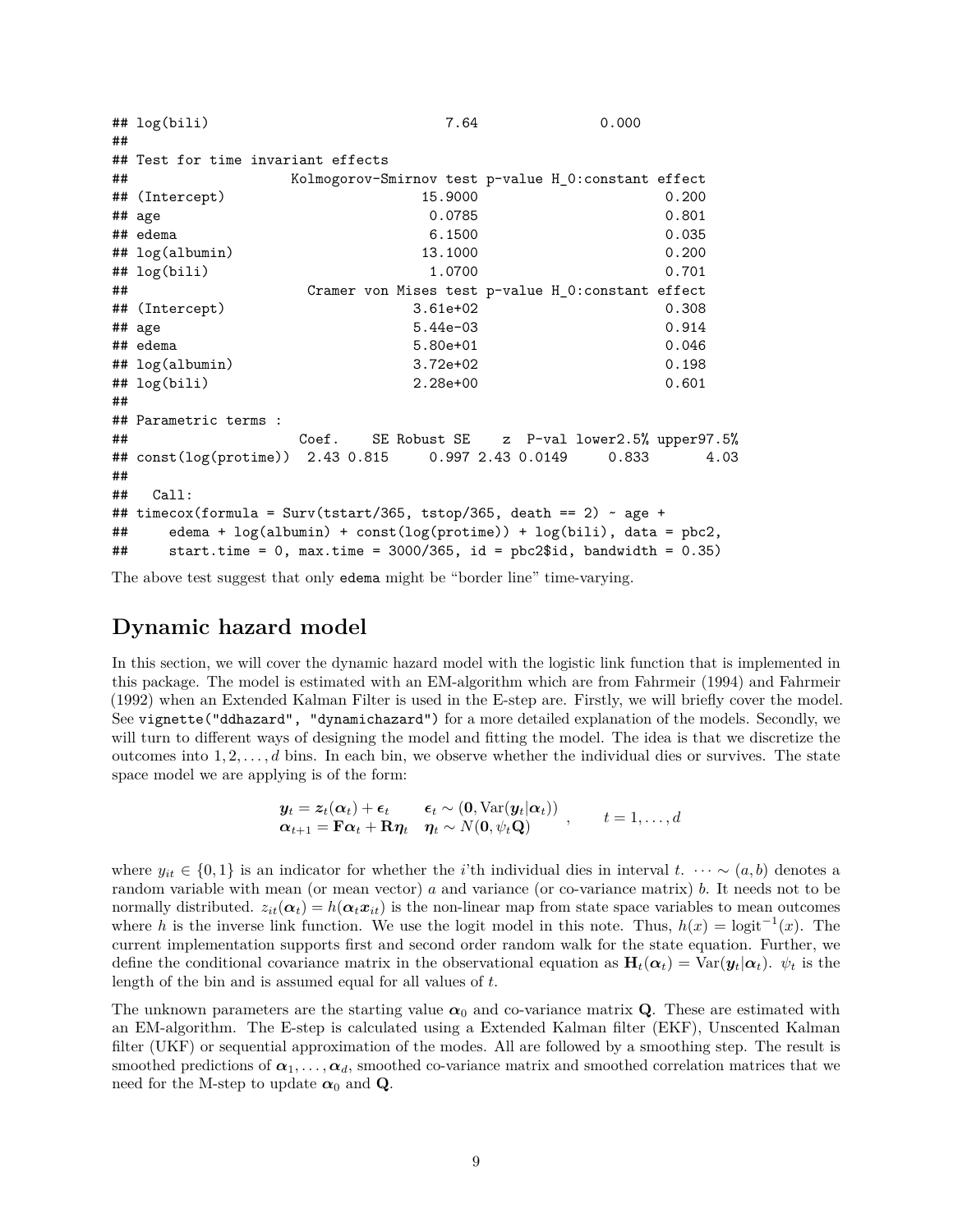### **Estimation with Extended Kalman Filter**

We start by estimating the model using the EKF where we let all coefficients follow a first order random walk:

```
library(dynamichazard)
dd_fit <- ddhazard(Surv(tstart, tstop, death == 2) ~ age + edema +
                        log(albumin) + log(protime) + log(bili), pbc2,
                   id = pbc2$id, by = 100, max_T = 3600,Q_0 = diag(100, 6), Q = diag(0.01, 6),control = ddhazard</u>control(eps = .001))
```
plot(dd\_fit)



The arguments Q\_0 and Q corresponds to the co-variance matrix at time zero and the co-variance matrix in the state equation. Q\_0 will remain fixed while Q is the starting value in the first iteration of the EM algorithm after which we update **Q**.

Next, we plot the coefficient. That is, we plot the predicted latent variables  $\alpha_0, \ldots, \alpha_d$ . Notice that the predicted coefficient are close to the estimates we saw previously for the GAM model.

#### **Extra iteration in the correction step**

Another idea is to take extra iterations in the correction step of the EKF. The motivation is that this step has the form of a Newton Rapshon algorithm as pointed out in Fahrmeir (1992) and Fahrmeir (1994). Below, we estimate the model with potentially extra steps in the correction step.

```
# Pre-computed sds of covariates
sds \leftarrow c(1, 10, .2, .2, .1, 1)
dd_fit <- ddhazard(
  Surv(tstart, tstop, death == 2) \sim age + edema +
    log(albumin) + log(protime) + log(bili), pbc2,
  id = pbc2$id, by = 100, max_T = 3600,
```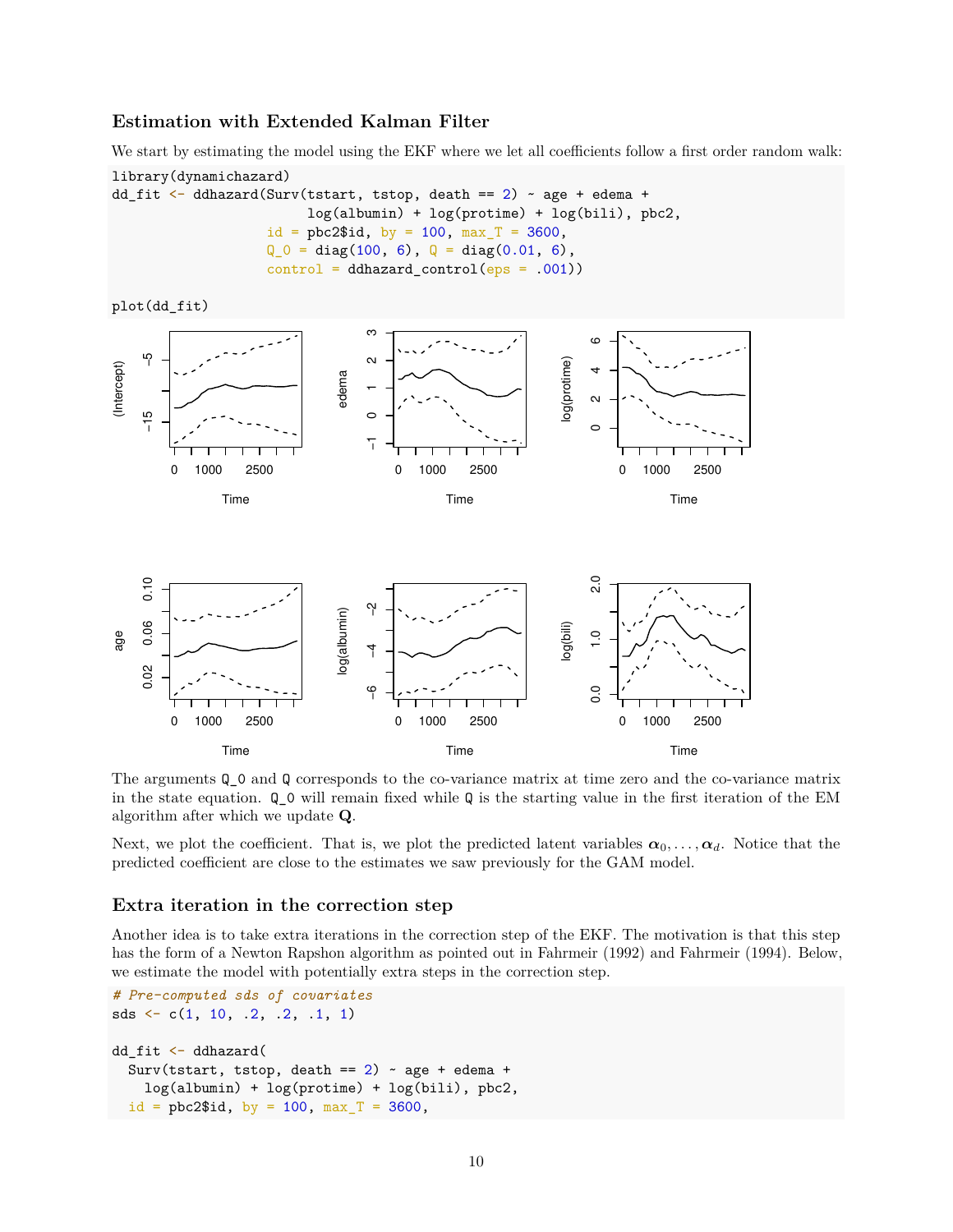```
Q_0 = diag(10 / sds), Q = diag(0.01 / sds, 6),control = ddhazard_control(
 eps = .001,NR_eps = 0.0001, # Tolerance in correction step
 LR = .33))
```
*# Plot result* plot(dd\_fit)



First, we run the code with the  $NR$ -eps element of the list passed to the control argument set to something that is finite. The value is the threshold for the relative change of in the state vector in correction step of the EKF. We end the code above by creating plots of the new estimates.

### **Estimation with the Unscented Kalman Filter**

Another option is to perform the E-step using an unscented Kalman filter. This is done below. We start by setting the initial co-variance matrix  $\mathbf{Q}_0$  to have large values in the diagonal elements:

```
dd_fit_UKF <- ddhazard(
  Surv(tstart, tstop, death == 2) \sim age +
         edema + log(albumin) + log(protime) + log(bili), pbc2,
   id = pbc2$id, by = 100, max_T = 3600,Q_0 = diag(rep(1, 6)), Q = diag(rep(0.01, 6)),control = ddhazard_countrol(method = "UKF", beta = 0, alpha = 1,eps = 0.1, n_max = 1e4)
```
plot(dd\_fit\_UKF)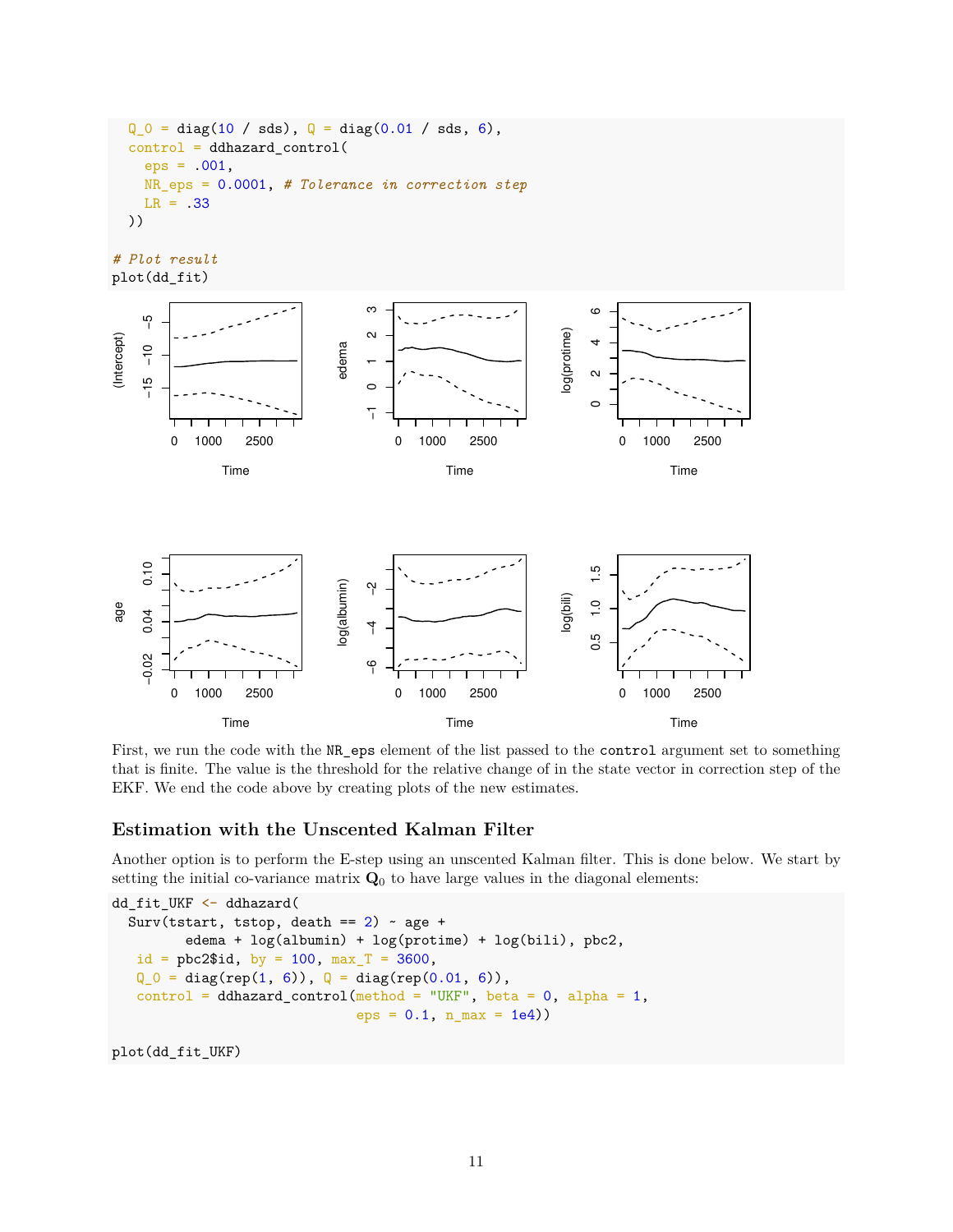

Clearly, the plots of the estimates are not what we expected. The reason is that **Q**0's diagonal entries are quite large. The square root of the diagonal entries are used to form the sigma points in the first iteration. Hence, we mainly get estimates that are either zero or one when **Q**<sup>0</sup> is a diagonal matrix with large entries. You can run the code below to see how the algorithm progress:

```
# Not run
tmp_file <- file("pick_some_file_name.txt")
sink(tmp_file)
dd_fit_UKF <- ddhazard(
  Surv(tstart, tstop, death == 2) \sim age +
         edema + log(albumin) + log(protime) + log(bili), pbc2,
  id = pbc2$id, by = 100, max_T = 3600,Q_0 = diag(rep(1, 6)), Q = diag(rep(0.01, 6)),control =
     ddhazard_control(method = "UKF", beta = 0, alpha = 1,
                      debug = TRUE)) # <-- prints information in each iteration
sink()
close(tmp_file)
```
It will print quite a lot of information and hence it is recommended to use sink to write the output to a file. The main take away is that the conditional co-variance matrices accumulate in each iteration while the state vectors does not move. This motivates us to pick **Q** and **Q**<sup>0</sup> more carefully. Our estimates from the EKF was:

diag(dd\_fit\$Q)

|    | ## (Intercept) | age      |          | edema log(albumin) log(protime) |          | log(bili)  |
|----|----------------|----------|----------|---------------------------------|----------|------------|
| ## | 6.51e-03       | 1.16e-06 | 1.18e-03 | 2.51e-03                        | 1.89e-03 | $1.91e-04$ |

which could motivate us to make the following choices:

```
dd_fit_UKF <- ddhazard(
  Surv(tstart, tstop, death == 2) \sim age +
    edema + log(albumin) + log(protime) + log(bili), pbc2,
```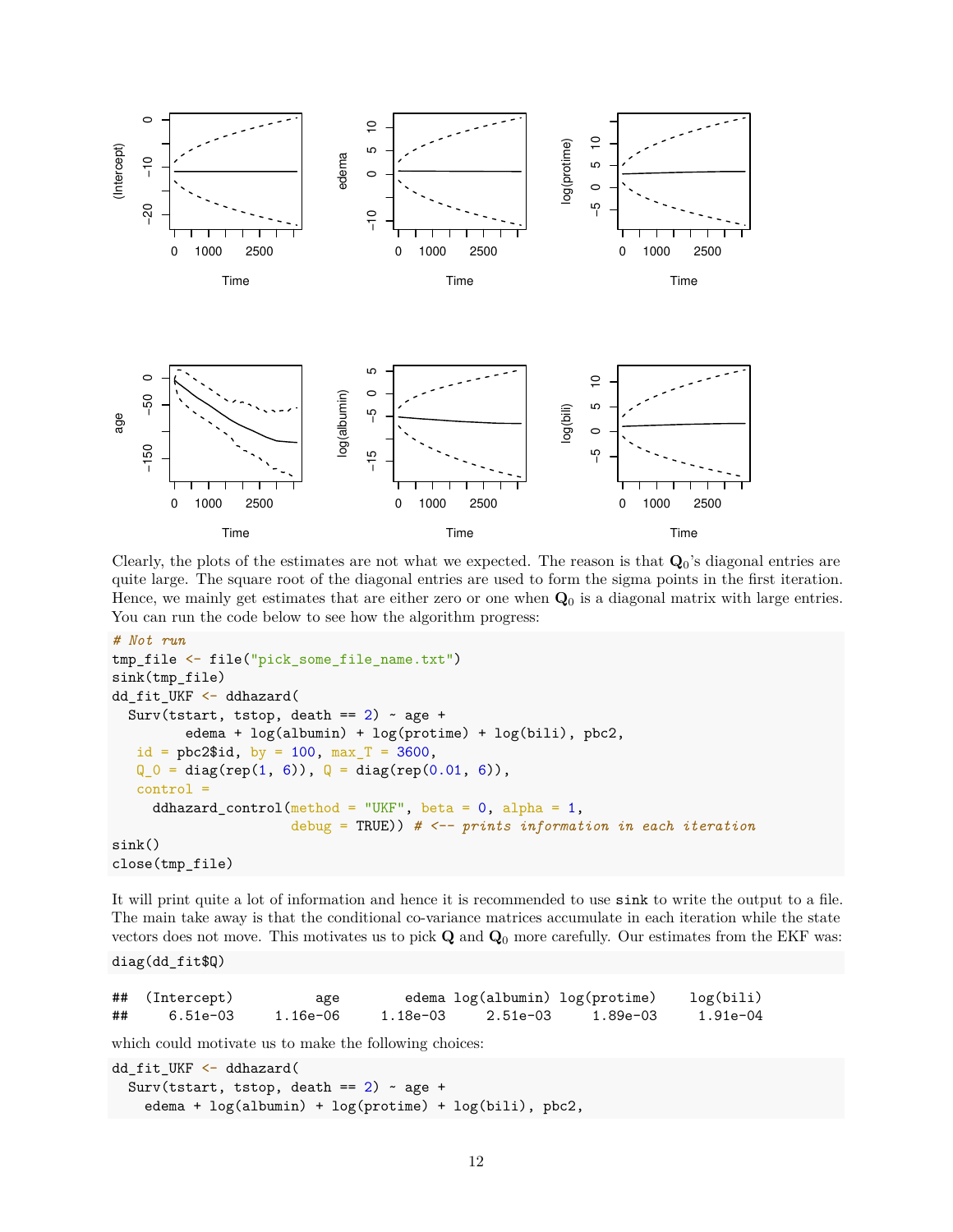```
id = pbc2$id, by = 100, max_T = 3600,Q = diag(c(0.001, 0.00001, rep(0.001, 4))) * 100, # < - - decreasedQ = diag(0.0001, 6), \# \leftarrow decreased
control =
 ddhazard_control(method = "UKF", beta = 0, alpha = 1, eps = 0.001))
```
plot(dd\_fit\_UKF)



This is comparable to the fits from the EKF and GAM model. The main points here are:

- 1. The UKF may work for certain data set. It may require tuning.
- 2. The algorithm is sensitive to the choice of **Q** and **Q**0. Further, there is dependence on hyperparameters *α*, *κ* and *β* which we have not explored.
- 3. The output you get by setting debug in the list passed to the control argument can be useful. Combine this with sink because the output may be long.
- 4. The UKF has shown better performs than the EKF previously. Examples includes Romanenko & Castro (2004), Kandepu, Foss, & Imsland (2008), Julier & Uhlmann (2004), Wan & Van Der Merwe (2000) and chapter 11 of Durbin & Koopman (2012).

#### **Estimation with rank-one posterior modes approximation**

Another method is to use the sequential rank-one approximation of the posterior posterior modes. This is done below. First, we estimate the model with the Extended Kalman filter and then we estimate the model with the rank-one posterior modes approximation method. We estimate both for comparison.

```
dd_fit_EKF <-
  ddhazard(
    Surv(tstart, tstop, death == 2) \sim age + edema +
       log(albumin) + log(protime) + log(bili), pbc2,
    id = pbc2$id, by = 100, max_T = 3600,Q_0 = diag(100, 6), Q = diag(0.01, 6),
```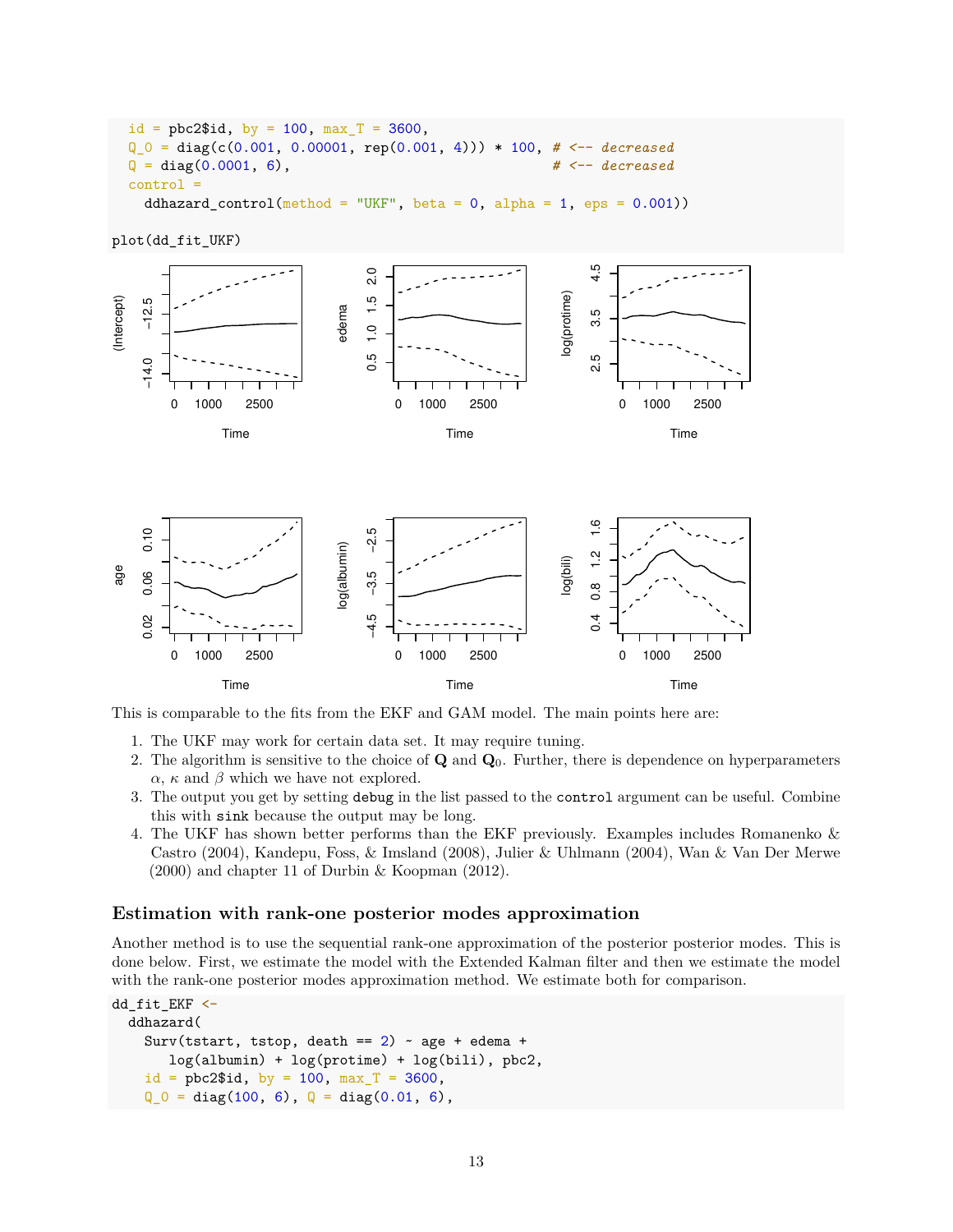```
control = ddhazard_counto1(eps = .001))dd_fit_SMA <-
  ddhazard(
   Surv(tstart, tstop, death == 2) \sim age + edema +
    log(albumin) + log(protime) + log(bili), pbc2,
   id = pbc2$id, by = 100, max_T = 3600,Q_0 = diag(100, 6), Q = diag(0.01, 6),control = ddhazard_control(
       method = "SMA", # change estimation method
       eps = 0.001))
```
Next, we plot the two sets of predicted coefficients:



The red curves are from the sequential rank-one approximation. The difference seems minor for this data set.

### **Estimation with fixed effects**

We may want to fit a model where we assume that some of the co-variates are fixed. For instance, we may want to fit a model where age, the intercept, log(protime) and log(albumin) are fixed. We fix these based on the previous plots where the effects seems no to be time-varying. The model can be fitted as by the following call:

```
dd_fit <- ddhazard(
  Surv(tstart, tstop, death == 2) \sim ddFixed_intercept() +
   ddFixed(age) + ddFixed(log(albumin)) + edema + ddFixed(log(protime)) +
   log(bili),
  pbc2, id = pbc2$id, by = 100, max_T = 3600,
  Q_0 = diag(100, 2), Q = diag(0.01, 2),
```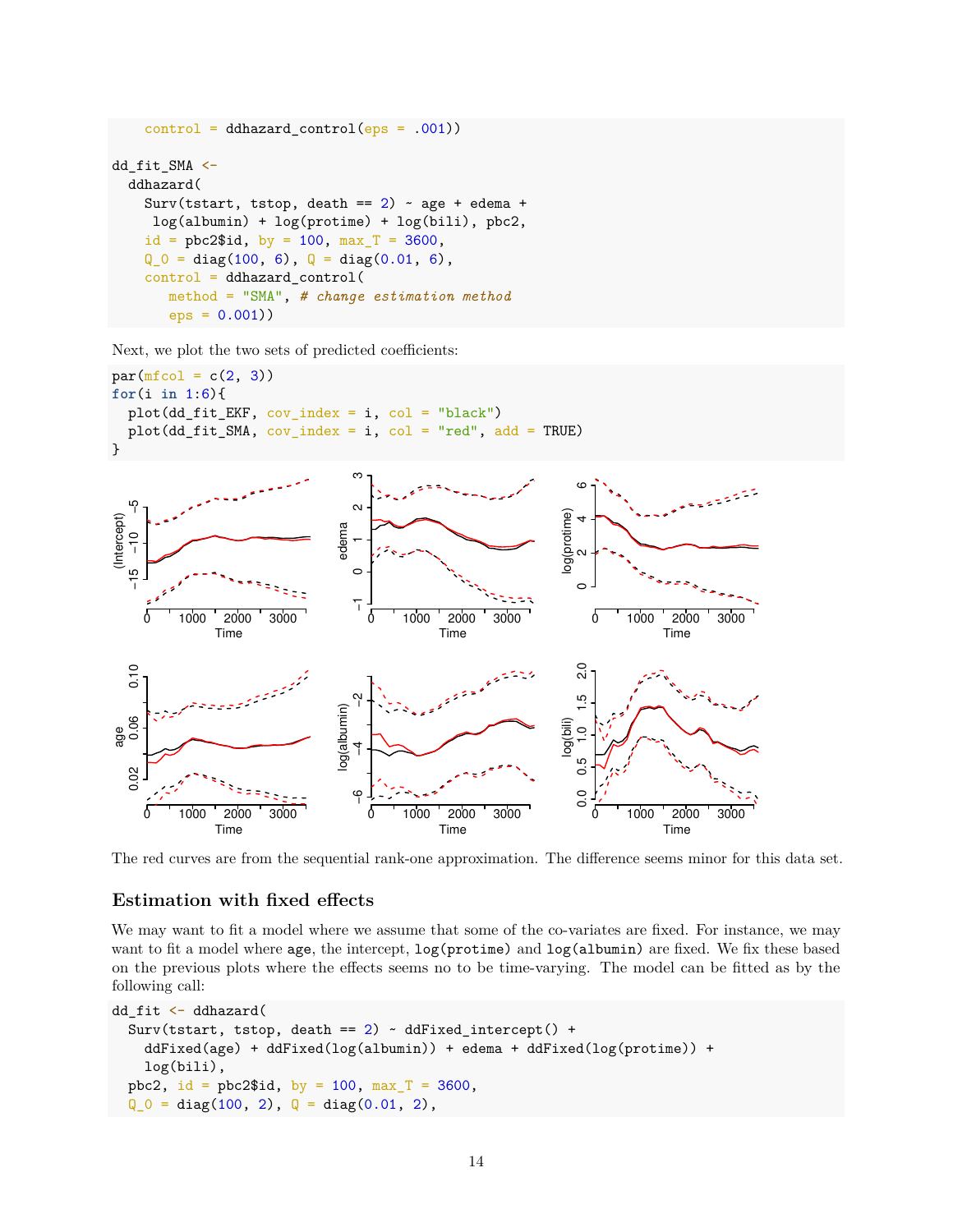

The predicted curves seems similar. Moreover, the fixed effects are in agreement with the previous fits (they are printed below):

dd\_fit\$fixed\_effects

|    | ## (Intercept) |       | age log(albumin) log(protime) |       |
|----|----------------|-------|-------------------------------|-------|
| ## | $-10.718$      | 0.046 | $-3.678$                      | 3.010 |

### **Second order random walk**

We will end by fitting a second order random walk to model where only the  $log(bili)$  effect is time-varying. The motivation is that the second order random walk tend to diverge more easily especially for small data sets. Further, the previous models seems to suggest that it is the only covariate where we may have a time-varying coefficient. First, we fit the model:

```
# Define formula
form \leftarrow Surv(tstart, tstop, death == 2) ~
                      ddFixed_intercept() + ddFixed(age) +
                      ddFixed(edema) + ddFixed(log(albumin)) +
                      ddFixed(log(protime)) + log(bili)
# Fit models
dd_fit_EKF <-
```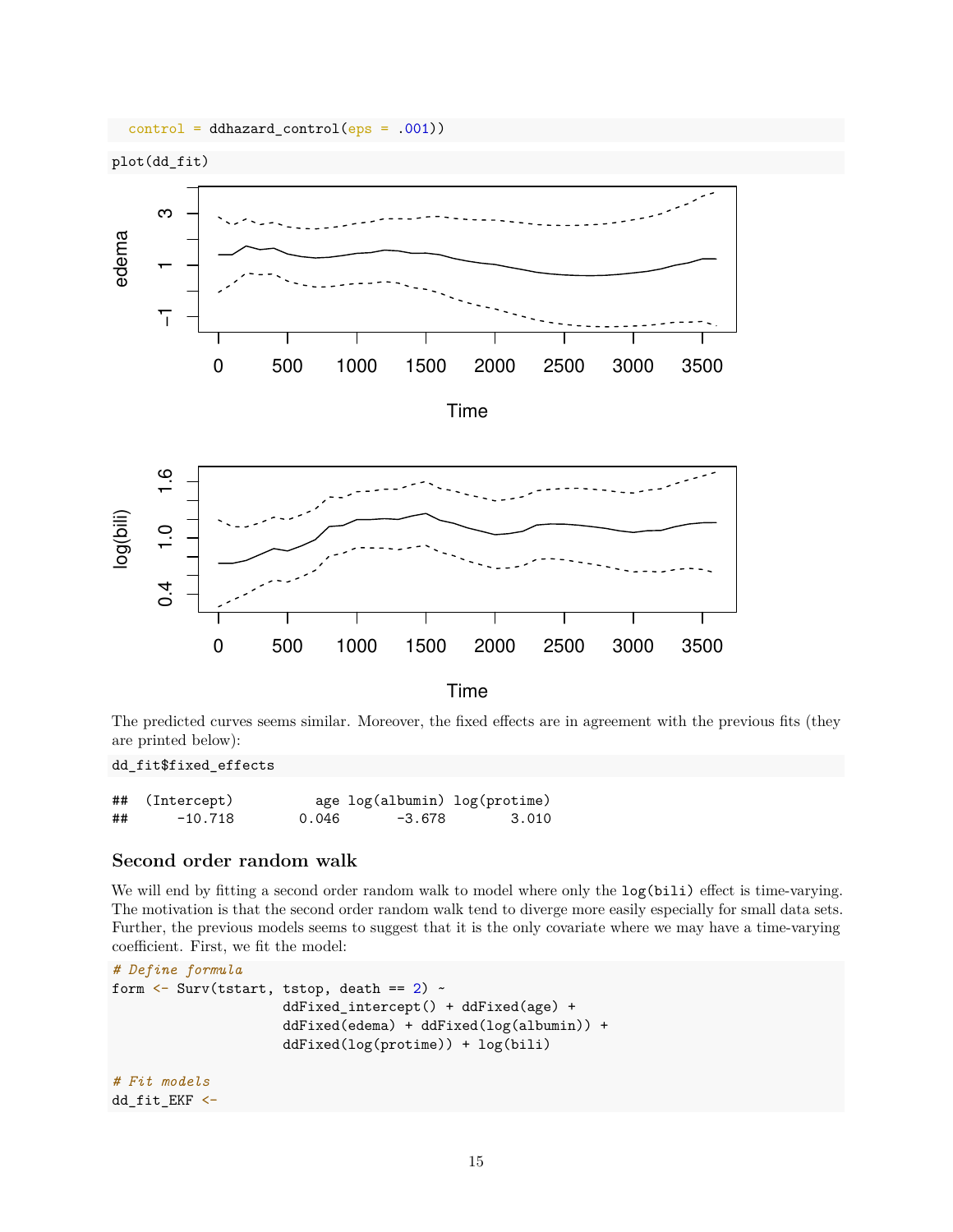```
ddhazard(form,
        pbc2, id = pbc2$id, by = 100, max T = 3600,
        order = 2, # <-- second order
        Q_0 = diag(5, 2), # <-- needs more elements
        Q = .0001, # <-- decreased
        control = ddhazard_control(
         eps = .0001, est_a_0 = FALSE))
```
We have to decrease the starting value of  $\mathbf Q$  in the above to get the methods to converge. The fixed effects estimates are:

dd\_fit\_EKF\$fixed\_effects

## (Intercept) age edema log(albumin) log(protime) ## -11.2697 0.0481 1.3865 -3.5715 3.1239

The predicted curve is:





We see that the predicted curve is more smooth as expected with a second order random walk. Further, we can confirm that the fixed effects are comparable with our previous fits.

### **Summary**

We have estimated a model using Generalized additive models with the mgcv package and a time-varying Cox model with the timereg package. Further, we have illustrated how the ddhazard function in the dynamichazard package can be used. All the fits have been comparable with the Generalized Additive model.

### **Has to be done**

We reset options here as per CRAN policy.